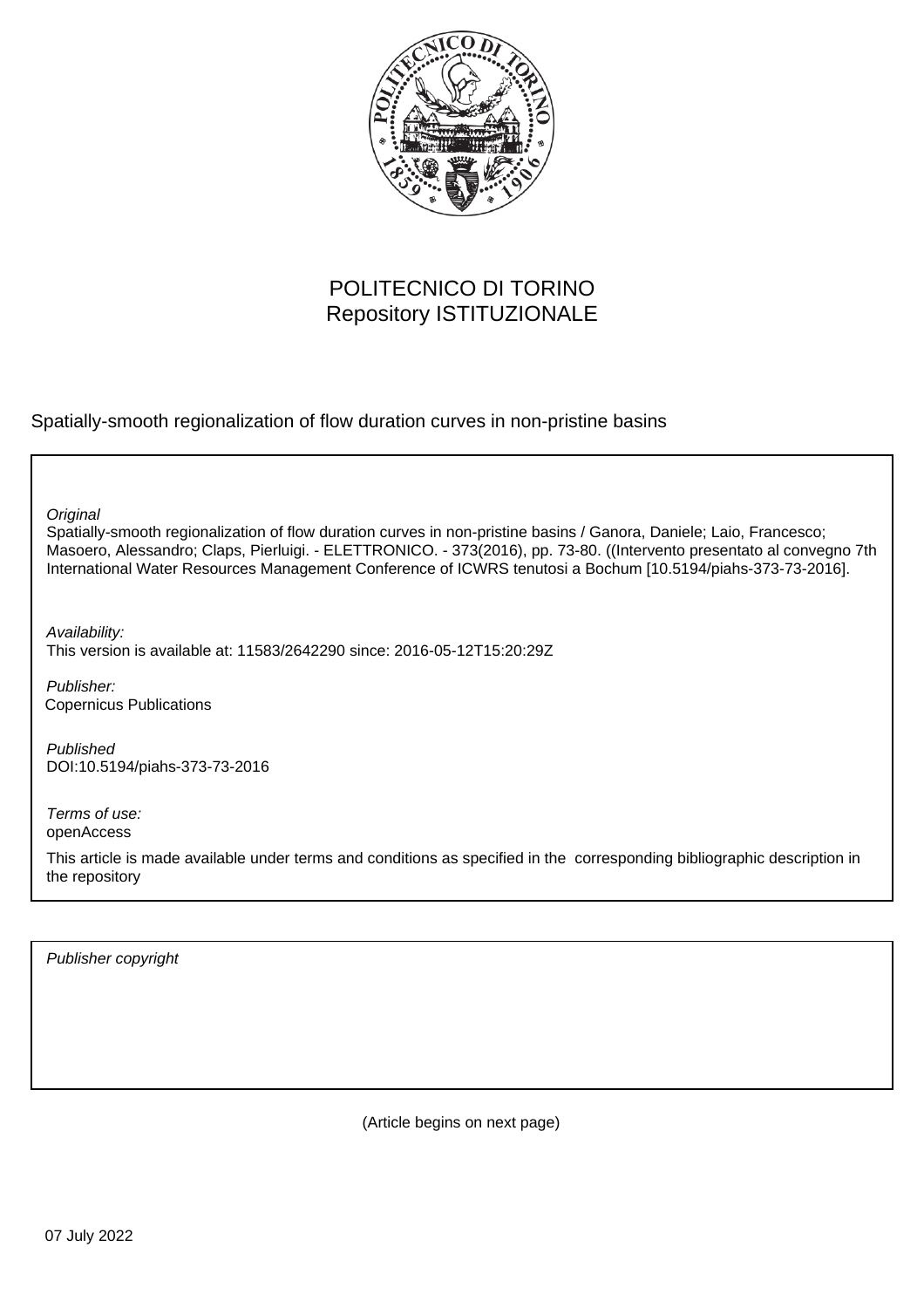



# **Spatially-smooth regionalization of flow duration curves in non-pristine basins**

# **Daniele Ganora, Francesco Laio, Alessandro Masoero, and Pierluigi Claps**

Politecnico di Torino, Department of Environment, Land and Infrastructure Engineering, Torino, Italy

*Correspondence to:* Daniele Ganora (daniele.ganora@polito.it)

Published: 12 May 2016

Abstract. The flow duration curve (FDC) is a fundamental signature of the hydrological cycle to support water management strategies. Despite many studies on this topic, its estimation in ungauged basins is still a relevant issue as the FDC is controlled by different types of processes at different time-space scales, thus resulting quite sensitive to the specific case study.

In this work, a regional spatially-smooth procedure to evaluate the annual FDC in ungauged basins is proposed, based on the estimation of the L-moments (mean, L-CV and L-skewness) through regression models valid for the whole case study area. In this approach, homogeneous regions are no longer required and the L-moments are allowed to continuously vary along the river network, thus providing a final FDC smoothly evolving for different locations on the river. Regressions are based on a set of topographic, climatic, land use and vegetation descriptors at the basin scale. Moreover, the model ensures that the mean annual runoff is preserved at the river confluences, i.e. the sum of annual flows of the upstream reaches is equal to the predicted annual downstream flow.

The proposed model is adapted to incorporate different "sub-models" to account for local information within the regional framework, where man-induced alterations are known, as common in non-pristine catchments. In particular, we propose a module to consider the impact of existing/designed water withdrawals on the L-moments of the FDC.

The procedure has been applied to a dataset of daily observation of about 120 gauged basins on the upper Po river basin in North-Western Italy.

# **1 Introduction**

Flow duration curves (FDC) are widely used tools to represent water availability in a river basin and are thus considered for many water resources planning and management purposes, like concessions for water uses and the planning of new hydropower plants. The FDC represents the percentage of time a certain value of discharge (usually at the daily scale) is equaled or exceeded in a river section over a specified a period of time. A FDC computed for a single year is called "annual"; if the observations of multiple years are merged together, the FDC is usually referred to as "period-ofrecord" or "total". The empirical FDC can be easily built up by plotting the sorted the observations versus their frequency of non-exceedance computed with the Weibull plotting position, although the FDC is more frequently represented with respect to the exceedance frequency, thus resulting as a decreasing function. The evaluation of the FDC in ungauged basins is still a major issue in hydrological modeling, despite a large body of literature available on this topic, as recently reviewed by Castellarin et al. (2013).

In this work, we develop a regional model for prediction of the FDC in ungauged basins, developed and applied in the upper Po river basin (in North-Western Italy, an area mainly characterized by alpine and piedmont environments). The statistical framework developed is able to take advantage of local information about some types of anthropic effects. The aim of the work is to provide a regional tool to estimate the mean annual FDC in a generic watershed based on morphometric and climatic descriptors.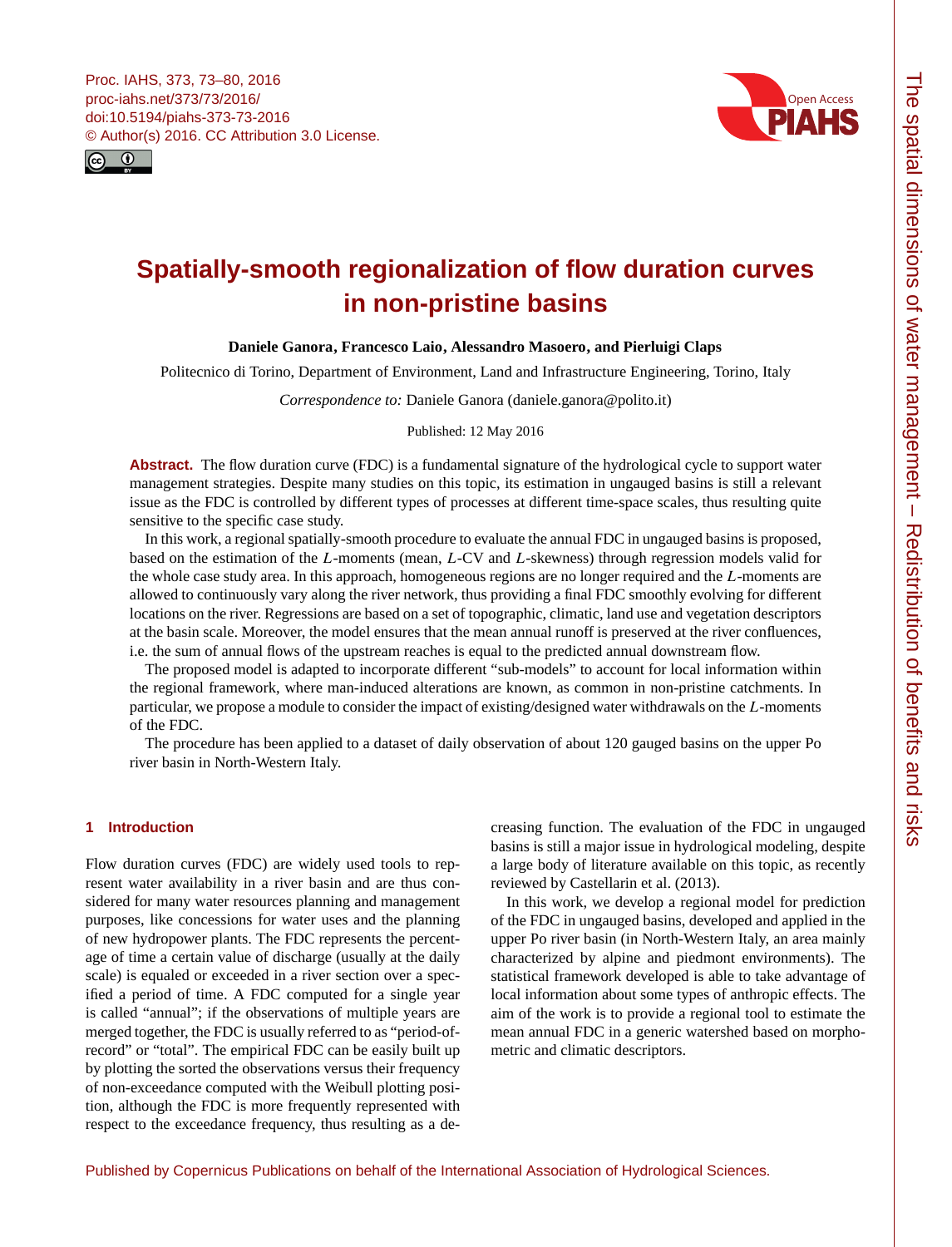#### **2 Methods**

The regional spatially-smooth (SS) statistical estimation method proposed in this paper is based on a framework developed by Laio et al. (2011) in the context of regional flood frequency analysis. Analogies between the procedures are obtained by representing the mean annual FDC by means of its L-moments, i.e. distribution-free statistics which describe the mean, the variability and the skewness of the empirical FDC curve. L-moments are linear combinations of order statistics and are widely used in statistical hydrology; here we will refer to as  $\mu$  for the mean value, while the dimensionless coefficients  $\tau$  (L-CV) and  $\tau_3$  (L-skewness) respectively describe the variability and the skewness of the curve (see e.g., Hosking and Wallis, 1997, and Grimaldi et al., 2011, for more details on L-moments).

In the SS method the L-moments are the variables to be regionalized, i.e. the variables that will be predicted in ungauged basins. This is not so common in the literature as most of the models use as regionalization variables directly the FDC quantiles or the parameters of an analytical function fitted to the FDC. Then, the complete FDC can be calculated by fitting a probability distribution function to the set of predicted regional L-moments. In this way, the errors introduced by the preliminary choice of a distribution to fit the empirical curve do not enter in the regionalization procedure. The issue of the choice of a suitable distribution to represent the estimated FDC represents the last step in the regionalization process and will be discussed in the results section.

The present approach is referred to as spatially-smooth because it does not require the delineation of homogeneous regions, i.e. groups of basins sharing the same statistical characteristics (and thus the same L-moments  $\tau$  and  $\tau_3$  within the region). Rather, L-moments are allowed to continuously vary in the space, so the FDC can vary accordingly. Following Wagener et al. (2013), the SS approach belong to the "mapping function" paradigms in which the set of relationship between the L-moments and the descriptors (and not the L-moments themselves) remain valid for the whole area of interest.

Ultimately, this approach can be considered an extension of the index-flow approach, as the dimensionless FDC is not constant in a region but is allowed to change site by site.

To build the regional model, the sample L-moments of the mean annual FDC must be computed at each available gauging station; estimation in ungauged sites is then obtained by building multiple linear regression models based on some basins descriptors (i.e. morphologic, climatic, geological, etc characteristics of the catchments), also known as descriptors. For a generic variable y to be regionalized, two different model structures have been considered:

$$
y = a_0 + a_1 \cdot x_1 + \ldots + a_d \cdot x_d + \varepsilon \tag{1}
$$

$$
y = a_0 \cdot x_1^{a_1} \cdot \ldots \cdot x_d^{a_d} \cdot \varepsilon \tag{2}
$$



**Figure 1.** Example of gauging station bypassed by a water flow.

where  $x_d$  represents the generic basin descriptor,  $a_d$  are the coefficients to be estimated, and  $\varepsilon$  is the residual error to be minimized. Equation (1) can be solved by the Least Squares method (LS), while Eq. (2) can be still solved within the LS framework after the log-transformation of both side of the equation. After the selection of a set of suitable regression models, the prediction of  $\mu$ ,  $\tau$  and  $\tau_3$  in a generic ungauged basin can be performed.

To provide reliable results, observed data should be natural flow observations, i.e. with no alterations due to upstream water uses. However, many gauging stations are located on rivers affected by man-induced alterations: in such cases, the observations should be previously processed to provide "naturalized" values. Where the actual amount of daily derived flow is known, corrections are straightforward, but this information is seldom available. This is the case (see Fig. 1) of run-on-river power plants where the gauging station is located between the intake and the outflow of the system and no information are available about the actual flow derived by the plant.

To overcome this problem, and exploiting also the data relative to such stations, a new methodology, developed by Ganora et al.  $(2013)$ , has been used to obtain the  $L$ -moments of the "natural". In essence, the L-moments computed on the measurements affected by changes (i.e., downstream the intake) are converted to a set of naturalized L-moments subsequently used in the analysis. The method only requires the maximum discharge that can be withdrawn (said  $\Delta Q$ ) and the affected (observed) L-moments and does not need to assess the complete time series of the natural flow. Note that  $\Delta Q$  is a known characteristic of the plants, available, in our case, from a regional database of water infrastructures.

The correction method uses the parameter:

$$
K = \frac{\Delta Q}{\mu^{\mathcal{D}}},\tag{3}
$$

where  $\mu^D$  is the mean observed discharge (i.e. downstream the intake; superscript  $D$ ) to correct the  $L$ -moments by means of the equations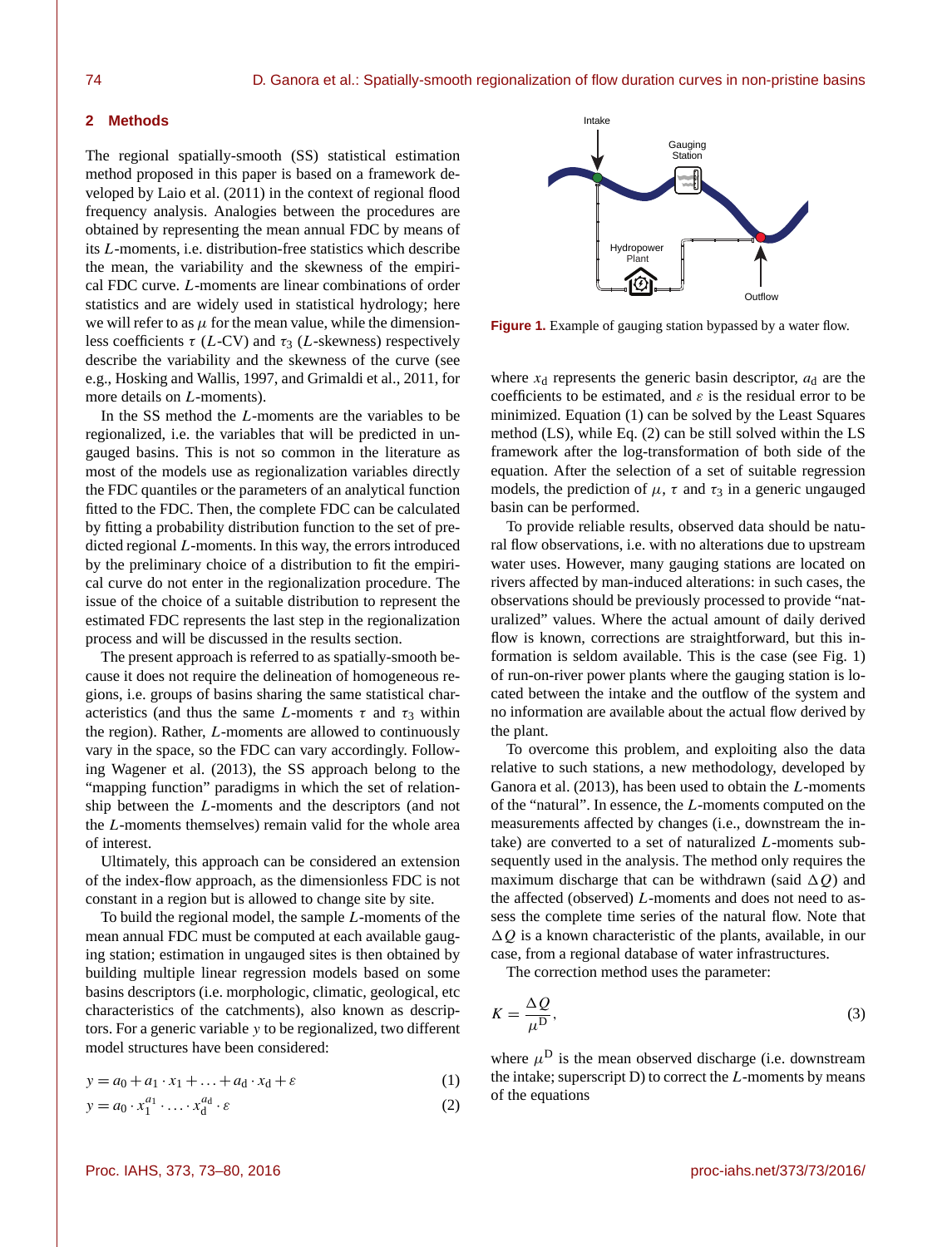#### D. Ganora et al.: Spatially-smooth regionalization of flow duration curves in non-pristine basins 75

**Table 1.** Observed and corrected L-moments for gauging stations affected by relevant water intakes.

| Basin                                  | K     | $\mu$ obs. | $\mu$ corr. | $\tau$ obs. | $\tau$ corr. | $\tau_3$ obs. | $\tau$ 3 corr. |
|----------------------------------------|-------|------------|-------------|-------------|--------------|---------------|----------------|
| Devero at Baceno                       | 6.069 | 1.73       | 4.51        | 0.385       | 0.218        | 0.374         | 0.161          |
| Germanasca at Perrero                  | 0.637 | 3.14       | 4.6         | 0.708       | 0.528        | 0.627         | 0.465          |
| Isorno at Pontetto                     | 4     | 0.75       | 1.93        | 0.485       | 0.285        | 0.677         | 0.315          |
| Po at Castiglione Torinese             | 2.016 | 54.57      | 117.5       | 0.585       | 0.371        | 0.607         | 0.33           |
| S. Bernardino at S. Bernardino Santino | 0.414 | 4.35       | 5.82        | 0.728       | 0.576        | 0.67          | 0.55           |
| Stura di Demonte at Vinadio            | 3.053 | 2.62       | 5.45        | 0.482       | 0.291        | 0.536         | 0.258          |
| Stura di Viù at Germagnano             | 0.734 | 4.77       | 7.26        | 0.596       | 0.435        | 0.568         | 0.406          |
| Toce at Domodossola                    | 3.391 | 12.21      | 29.34       | 0.375       | 0.224        | 0.469         | 0.226          |
| Varaita at Torrette                    | 8.824 | 1.36       | 3.2         | 0.383       | 0.212        | 0.541         | 0.221          |

$$
\begin{cases}\n\mu^{\text{U}} = \mu^{\text{D}} \cdot \Psi[K] \\
\tau^{\text{U}} = \tau^{\text{D}} \cdot \frac{0.5}{L_2^*[K]} \\
\tau_3^{\text{U}} = \tau_3^{\text{D}} \cdot \frac{1}{3} \frac{L_2^*[K]}{L_3^*[K]}\n\end{cases} (4)
$$

In Eq.  $(4)$  the superscript D indicates the downstream (observed) value, while  $U$  is the upstream (naturalized) statistic. Functions  $\Psi[K]$ ,  $L_2^*[K]$  and  $L_3^*[K]$  give the correction factor for each L-moment and are reported in the Appendix A. Details about the correction method are discussed in Ganora et al. (2013).

## **3 Data availability**

The available hydrological dataset refers to North-West of Italy (see Fig. 2) and includes 129 gauging stations with a total of 1438 station-year of daily observations, that have been selected after different quality controls. Only years with no more than 3 missing values have been included in the dataset. The available records have a mean length of 11 years, with actual durations ranging between 2 and 52 years. Many stations are quite recent and their data do not completely overlap with longer records, however they allow a larger spatial coverage of the model. More details about the dataset can be found in Ganora et al. (2013).

For each station, the annual FDCs have been computed based on the daily discharge values; the  $N = 365$  values have been sorted and associated to the non-exceedance frequency  $F_i = \frac{i}{N+1}$ , with  $i = 1...N$  being the index of the sorted sample (leap years curves have been resampled on the frequency domain to obtain 365 values). Finally, the mean annual FDC at each station has been computed by taking the average of each annual FDC quantile (i.e., the average frequency-byfrequency of all the annual values).

The database encompasses a number of basins affected by different water withdrawals for different uses and with different intake systems. In many cases, for our purposes, such anthropic effects can be neglected (e.g., negligible intake with



**Figure 2.** Location of gauging stations used in the analysis.

respect to the average flow; high-elevation reservoir affecting only the upper part of the river and with negligible effect on the long-term statistics). In other cases alterations can be corrected with measurements of real intake (e.g. large irrigation canals). However, other cases require a correction of the observed streamflow statistics to provide reliable "natural" values to be used in the regional analysis (with the method described in the previous section). This is the case of 9 gauging stations located downstream the intake of runof-the-river hydropower plants and upstream their water return. For these intakes no withdrawal data were available, as no gauging recording system was installed. Table 1 reports the main characteristics of the above mentioned stations with man-induced alterations, as well as the corrected ("naturalized") L-moments.

#### **4 Spatially-Smooth regional estimation**

Sample L-moments, i.e.  $\mu$ ,  $\tau$  and  $\tau_3$ , have been computed from the available average FDCs with the necessary corrections to obtain "naturalized" values in the 9 cases described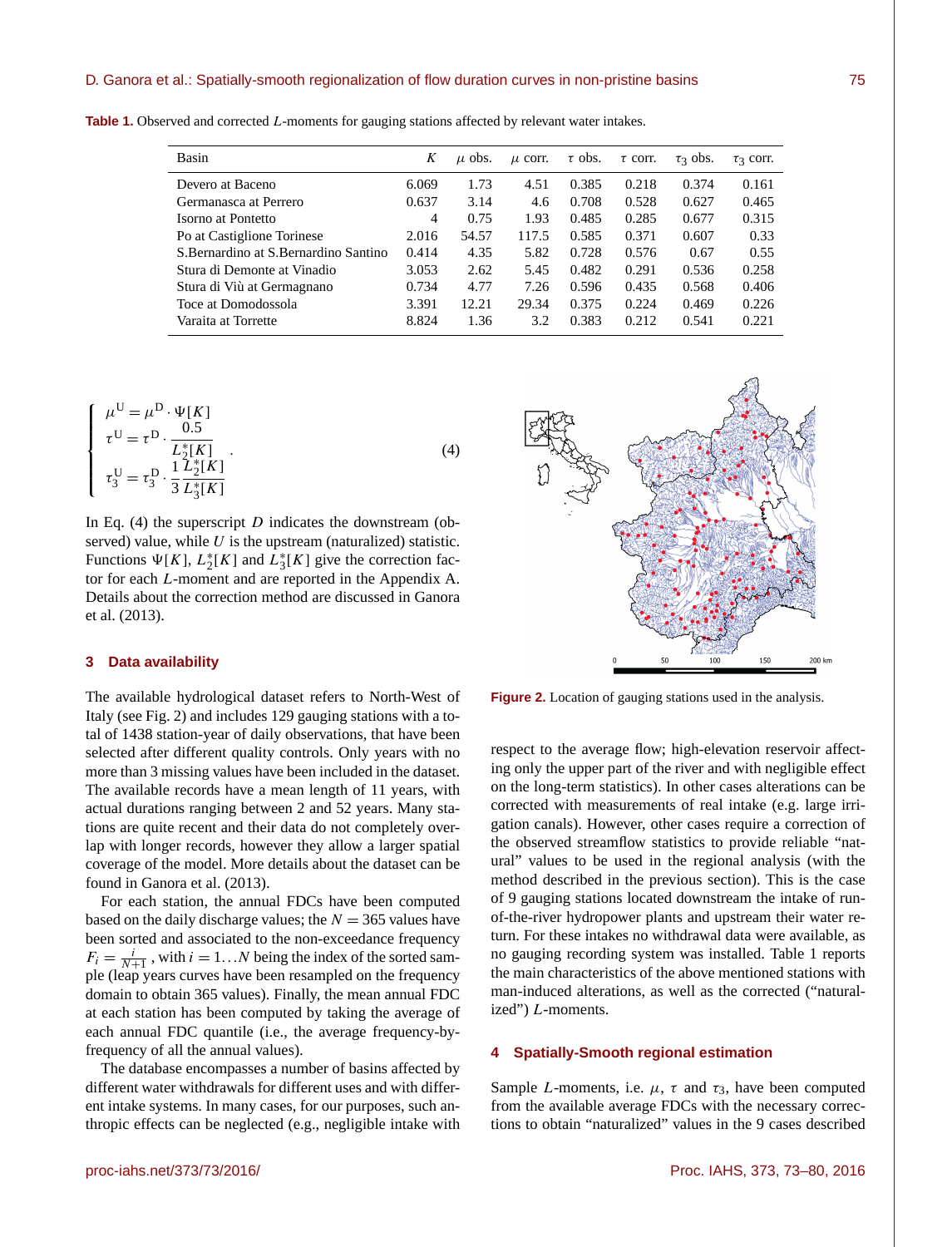above. To support the implementation of the regional model, a number of catchment descriptors (about 120), including morphologic and climatic characteristics of the basin, soil and vegetation type, land use, etc, have been computed for each basin. The most relevant descriptors have been also reported in an "Atlas of basin characteristics" (Gallo et al., 2013). The descriptors act as independent variable in the regression models and some of them are expected to provide a statistical dependence with each L-moments.

Concerning the mean annual flow, to implement the regression model we considered the transformed variable

$$
h = (\mu \cdot 31\,536)/A,\tag{5}
$$

which represents the flow in mm when  $\mu$  in in m<sup>3</sup> s<sup>-1</sup> and A the catchment area in  $km^2$ . Using h in the additive model structure (Eq. 1) and considering only descriptors that represents area-averaged values (e.g. mean basin elevation, spatial average of annual rainfall, etc.), the model guarantees the congruence of the mean discharge along the stream, i.e. the mean annual flow downstream of a confluence is equal to the sum of the two mean annual flow values computed upstream. This is a notable feature of the method that allows to keep the estimates of mean annual flow congruent at the confluences.

In order to select the most appropriate regional model, we performed all the possible regressions combining 1 to 4 descriptors as independent variables to estimate h; each regression was tested for significance with the  $t$  Student test (5 % level of significance) and for multicollinearity with the VIF test (limit value equal to 5, see e.g. Montgomery et al., 2001). Models passing the tests were finally sorted according to their adjusted coefficient of determination and the bestperforming ones were further evaluated by visual check of diagnostic error plots. Regressions have been solved using the Weighted Least Square method (e.g. Montgomery et al., 2001) considering the inverse of the square root of record length as weighting coefficients.

Concerning the L-moments  $\tau$  and  $\tau_3$ , an analogous procedure has been performed but without requiring any congruence at the confluences, and thus without restricting the set of possible descriptors. In this case, both the additive and the multiplicative model structures have been considered, thus considering a larger number of possible models (about  $10^6$  models have been checked for each  $L$ -moment and each model structure).

The final models, applicable to the whole area of interests are:

$$
h = -7.3605 \times 10^{2} + 1.2527 \times \text{MAP} + 3.2569 \times 10^{-1} \quad (6)
$$
  
\n
$$
\times z_{\text{m}} + 5.2674 \times \text{fourier}_{\text{B1}} - 6.7185 \times \text{clc}_{2}
$$
  
\n
$$
\tau = -2.896 \times 10^{-1} - 2.688 \times 10^{-3} \times \text{clc}_{3} + 9.643
$$
  
\n
$$
\times 10^{-5} \times a_{75} + 1.688 \times 10^{-4} \times \text{MAP} + 2.941
$$
  
\n
$$
\times 10 \times c_{\text{int}},
$$
 (7)



**Figure 3.** Natural values of the L-moments (observed or corrected) compared with regional predictions. Colors represent record lengths; circled points are the corrected values.

$$
\tau_3 = 4.755 \times z_{\text{max}}^{-0.2702} \times SD(IDF_a)^{0.06869} \times CV_{rp}^{0.2106},
$$

where MAP is the mean annual precipitation,  $z<sub>m</sub>$  and  $z<sub>max</sub>$ are the mean and maximum basin elevation, fourier $B_1$  and  $CV<sub>rp</sub>$  are rainfall regime parameters,  $clc<sub>2</sub>$  and  $clc<sub>3</sub>$  are land use parameters,  $a_{75}$  is the 75th percentile of the hypsographic curve,  $c_{\text{int}}$  and  $SD(IDF_a)$  are extreme-rainfall statistics. All the parameters are computed at the basin scale; details are reported in Gallo et al. (2013).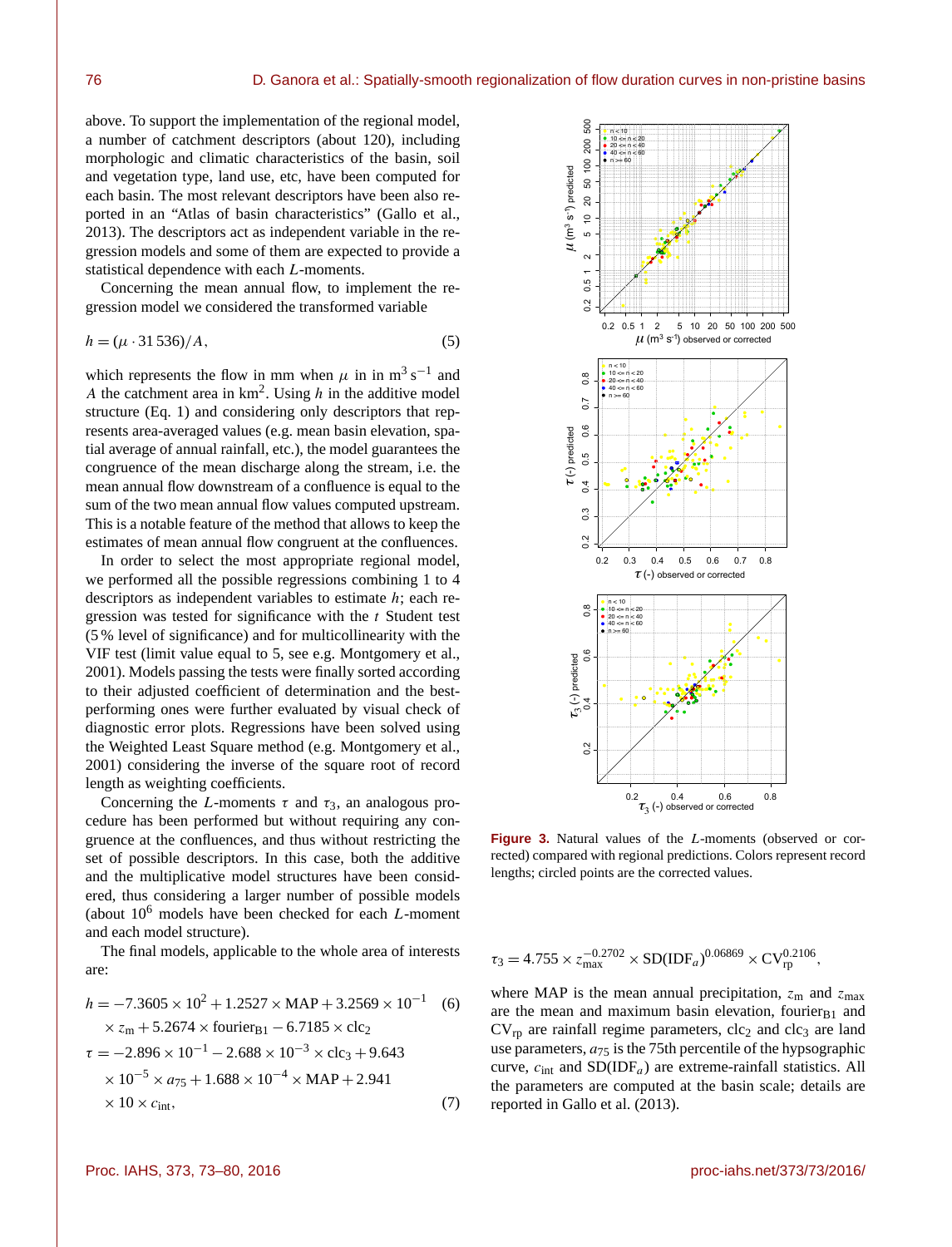

**Figure 4.** Empirical (points) and analytical (lines) flow duration curve for the Agogna at Momo river: **(a)** fitting on sample L-moments; **(b)** fitting on regional L-moments. Probability distributions are: log-Normal (LN3), Generalized Logistic (GLO), Generalized Pareto (GPA), Gamma (GAM) and Burr XII (B12).

Performances of the selected regression models can be examined in Fig. 3 where predictions in cross-validation are reported. The mean annual discharge prediction presents little scatter, while L-CV and L-skewness tend to be more dispersed. Worse performances in higher-order L-moments prediction were in fact expected, but it is worth nothing that the points with larger errors are in general characterized by shorter time series and thus by larger sample uncertainty. Further diagnostics on residuals (not reported) have been performed to check possible heteroskedasticity and residual correlation.

#### **5 Selection of FDC analytical form**

The regional statistical framework presented is related to the estimation of the L-moments, similarly to Laio et al. (2011). The L-moments can be used to fit different probability distribution functions to represent the FDC and the choice of the analytical form of the FDC can be done as the last step of the procedure. To suggest a suitable distribution to represent the FDC in ungauged basins, different distributions have been investigated, all with 3 parameters: the log-Normal (LN3) the Generalized Logistic (GLO), the Generalized Pareto (GPA) and the Gamma (GAM) (details can be found in Hosking and Wallis, 1997), and the Burr XII (also called B12) described, for example, in Ganora and Laio (2015).

A first series of test of fitting was performed with the more common distributions (LN3, GLO, GPA, GAM). The main drawback observed was that in many cases negative streamflow values in the lower tail were obtained. This occurs when the distributions have a variable lower bound that can allow (depending on the parameter set) negative predictions for high exceedance frequencies. Further constraints to the parameters of the distribution can be added to keep the result consistent, but such controls seem hardly applicable in a regional context, for two reasons: first, the adjustments in general require numerical optimization that become difficult to be implemented in large-scale models; second, it is in general preferable to avoid complex (and likely unstable) estimation methods when the model will be used by practitioners that may not have confidence with numerical techniques.

To overcome the problem of negative quantiles without optimizing the distribution's parameters, we introduce the use of the Burr probability distribution, well known in different scientific communities but rarely used in the hydrological field (Ganora and Laio, 2015). In particular, the proposed function is the Burr XII distribution, originally proposed by Burr (1942) as a two-parameter function, and later extended in the three-parameter form (cumulative frequency function):

$$
F(x) = 1 - \left[1 - k\left(\frac{x}{\lambda}\right)^c\right]^{\frac{1}{k}} \quad k \neq 0
$$
  
= 1 - exp\left[-\left(\frac{x}{\lambda}\right)^c\right] \quad k = 0, \tag{8}

where k and c are the shape parameters and  $\lambda$  is the scale parameter. The parameter k can be any real number ( $-\infty$  <  $k < \infty$ ), while  $c > -k$  and  $\lambda > 0$ . The domain is always positive, being  $0 \le x \le \infty$  for  $k \le 0$  and  $0 \le x \le \lambda k^{-1/c}$  otherwise; for this kind of application we considered only nonpositive values of  $k$  in order to use only unbounded (from above) curves. The condition  $k = 0$  is the limiting case for which  $F(x)$  becomes the two-parameter Weibull distribution. Another limiting case appears for  $k \to -\infty$  (with  $c \to \infty$  simultaneously) and lead to the Pareto distribution:

$$
F_P(x) = 1 - \left(\frac{x_0}{x}\right)^{\gamma} \quad x > x_0
$$
  
= 0 otherwise, (9)

where  $-c/k = \gamma$  and  $x_0 = \lambda(-k)^{-1/c}$ .

The Burr function results quite "flexible", and thus suitable to fit many different shapes of empirical data, thanks to the wide range of skewness and kurtosis values it covers; nevertheless it has only three parameters, thus avoiding overfitting problems. On the other hand, despite the simple analytical form of the Burr XII, the estimation of the two shape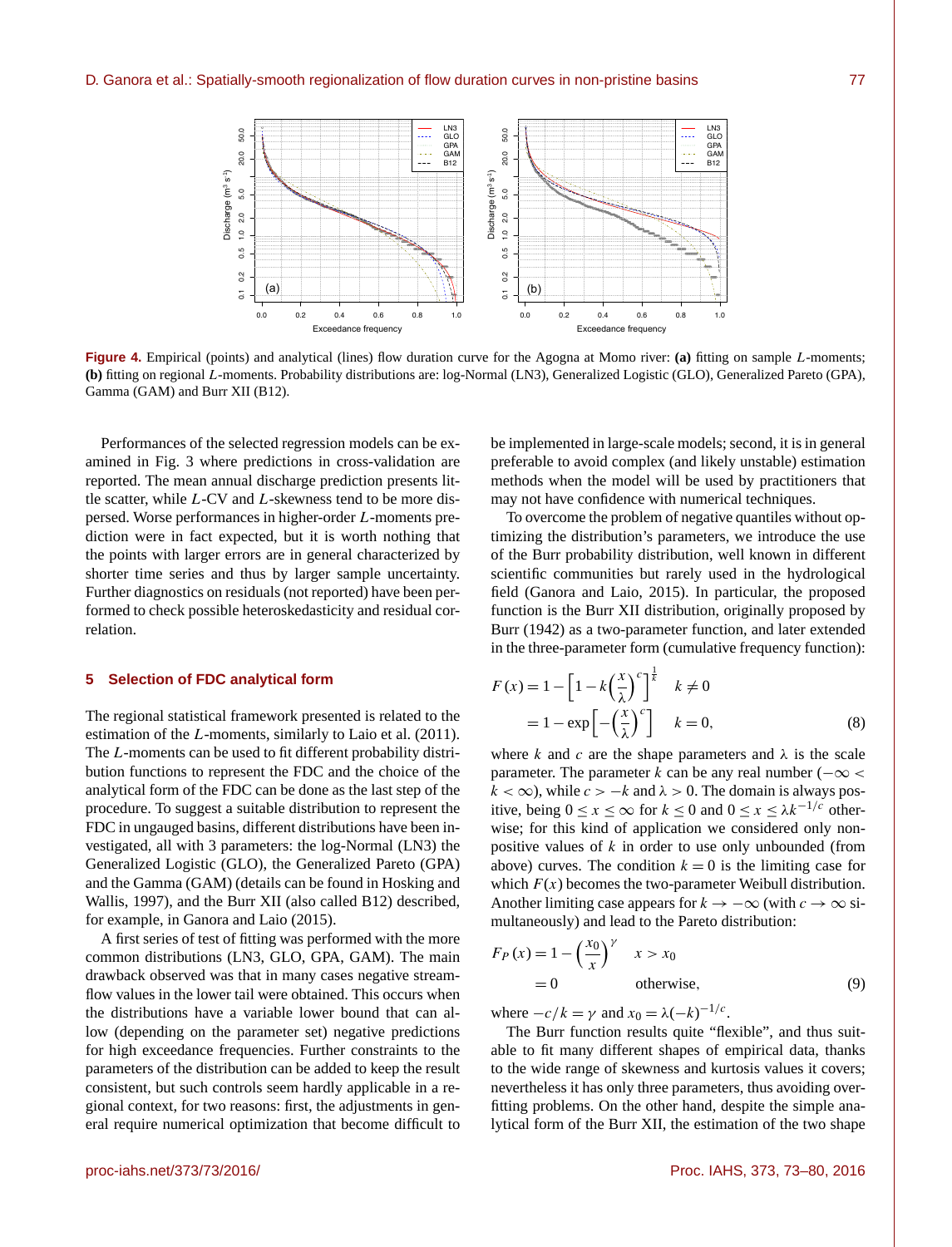parameters is not straightforward as it requires the joint inversion of two nonlinear equations (not shown here). For details about the estimation of the parameters with the method of L-moments as well for other characteristics of the distribution the reader is referred to Ganora and Laio (2015) and references therein.

To proceed with the model selection, a comparison between the different distributions is in order. This comparison has been performed by fitting the analytical curves to 365 quantiles corresponding to the non-exceedance probabilities  $F_i = i/366$  with  $i = 1...365$ . For each distribution, the difference between the empirical and the estimated quantiles has been calculated (on both untransformed and logtransformed discharge values). The RMSE provided a error statistic for each considered station.

Results show that LN3 and GPA have generally good fitting performances; GLO and B12 have slightly larger errors, but comparable with LN3 and GPA, while the GAM does not provide reliable results. However, the LN3 provides negative values in 21 % of the stations, the GLO in 51 % and the GPA in 11 %. The average duration (in days per year) affected by negative quantiles is 10, 14 and 19 days for the LN3, GLO and GPA respectively (the average is computed considering only the stations with at least one negative value). In the context of the data set analysed here the Burr distribution results the best choice, as it provides adequate fitting capabilities without the need of further optimization to avoid negative or inconsistent quantile predictions. An example of fitting is reported in Fig. 4a where the studied analytical functions have been superimposed on the empirical FDC.

Panel b of Fig. 4 shows the same record, but compared to the analytical FDCs computed from the regional L-moments. An overestimation of the mid-right part of the FDC is evident, while the left side of the curve seems properly recognized. In this case, although the shift could be due to an inaccurate estimation of the L-moments, it can also be caused by the presence of unknown (or underestimated) water intakes upstream the gauging station. Under this perspective, the regional model can be also used as a diagnostic tool to identify basins in which an improvement of the knowledge on the actual water use is recommended. This kind of analysis is currently under development.

## **6 Conclusions**

A regional model for the estimation of the mean annual flow duration curve (FDC) has been presented in the paper. The model is made of three regression-based equations to estimate the  $L$ -moments (i.e., the mean, the  $L$ -CV and the  $L$ skewness) of the FDC at any ungauged basin, which can be subsequently used to fit the whole curve. In particular, concerning the mean annual flow, the river network structure is explicitly accounted for: at any confluence, the mean annual flow in the downstream section is the sum of the mean values in the two upstream river reaches, thus ensuring the congruence of the prediction.

Moreover, the method allows the use in the calibration phase of records affected by water derivations, even if the actual derived flow is not known or hardly retrievable. This is possible thanks to a parsimonious corrections method that provide "naturalized" L-moments considering only simple "geometrical" information about the water intake and does not require the reconstruction of the whole natural time series.

Finally, among different analytical representations of the FDC, the three-parameter Burr XII distribution has been proved to be the most suitable for the case study. In fact, while it provides good fitting performances, it does not allow the estimation of negative discharge values, which frequently appear by applying other analytical forms. This is advantageous as it is not necessary to optimize the parameters of a distribution to force the predicted quantiles to positive values only, thus making the model suitable for large-scale unsupervised applications.

Due to its flexibility, the present modeling framework is easily adaptable to further extensions like, for instance, the inclusion of observations from new gauging stations (by combining local and regional L-moments), while its use as a diagnostic tools to investigate the actual effect of existing water derivations is already in progress.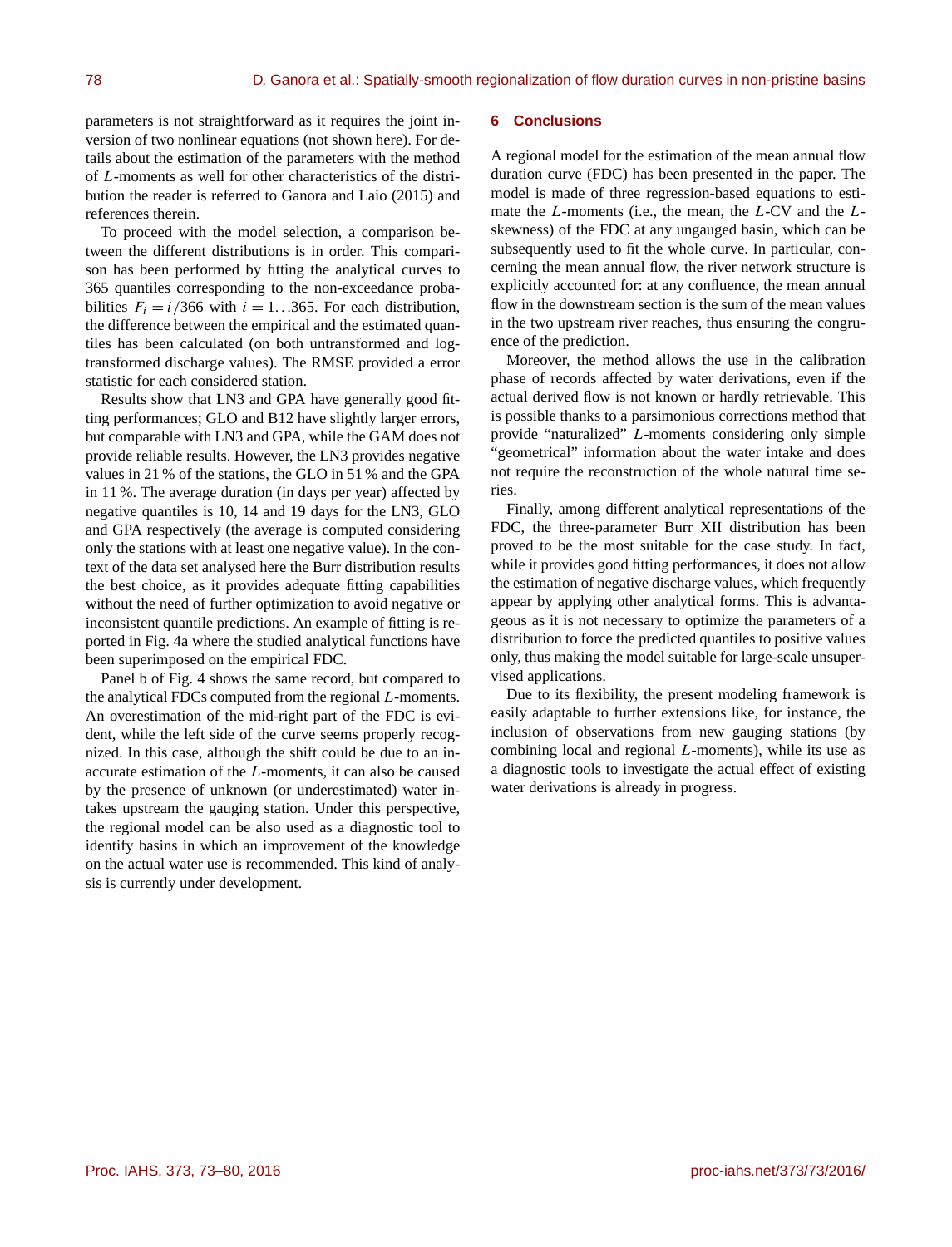#### **Appendix A**

The correction method developed by Ganora et al. (2013) is based on the hypothesis that the upstream FDC L-moments can be obtained by correcting the observed ones through Eq. (4) in a parsimonious way, i.e. using just simple information about the intake system. This is necessary when scarce information are available about the plant, while more sophisticated models could be adopted where the available information is more detailed.

The method assumes the intake flow is exactly corresponding to the actual available flow below the threshold  $\Delta Q$ . In this work we also consider the plant is always in exercise, even though the original method allows to account for a number of days of stop during the year. Correction coefficients are obtained by studying the effect of water withdrawal on a virtual FDC defined by an exponential distribution; in this way the problem can be treated analytically and solutions are based o a single parameter.

Applicability of correction factors has been tested with real data (i.e. also with non-exponential FDC) showing that  $\mu$  and  $\tau$  can be very efficiently reconstructed while, as expected, corrections for  $\tau_3$  provide larger errors, but still useful for the scope of the analysis.

To allow the implementation of Eq. (4), from Ganora et al. (2013), we define:

 $d^* = \text{Exp}[W[K]]$  where  $W[K]$  is the Lambert W-function,

i.e. the inverse of equation 
$$
K = We^W
$$
;  
\n $\psi [K] = K/W[K]$ ;  
\n $L_2 = \psi [K] \cdot S_2 [d^*] + k \cdot (d^{*2} - d^*)$ ;  
\n $L_3 = \psi [K] \cdot S_3 [d^*] + k \cdot (-2d^{*3} + 3d^{*2} - d^*)$ ;  
\n $S_2 [d^*] = \frac{1}{2}d^*(2 - d^* + 2(d^* - 1) \cdot \text{Ln}[d^*])$ ;  
\n $S_3 [d^*] = \frac{1}{6}d^*(6 + d^*(4d^* - 9) - 6(d^* - 1)(2d^* - 1)$   
\n $\cdot \text{Ln}[d^*]$ ).